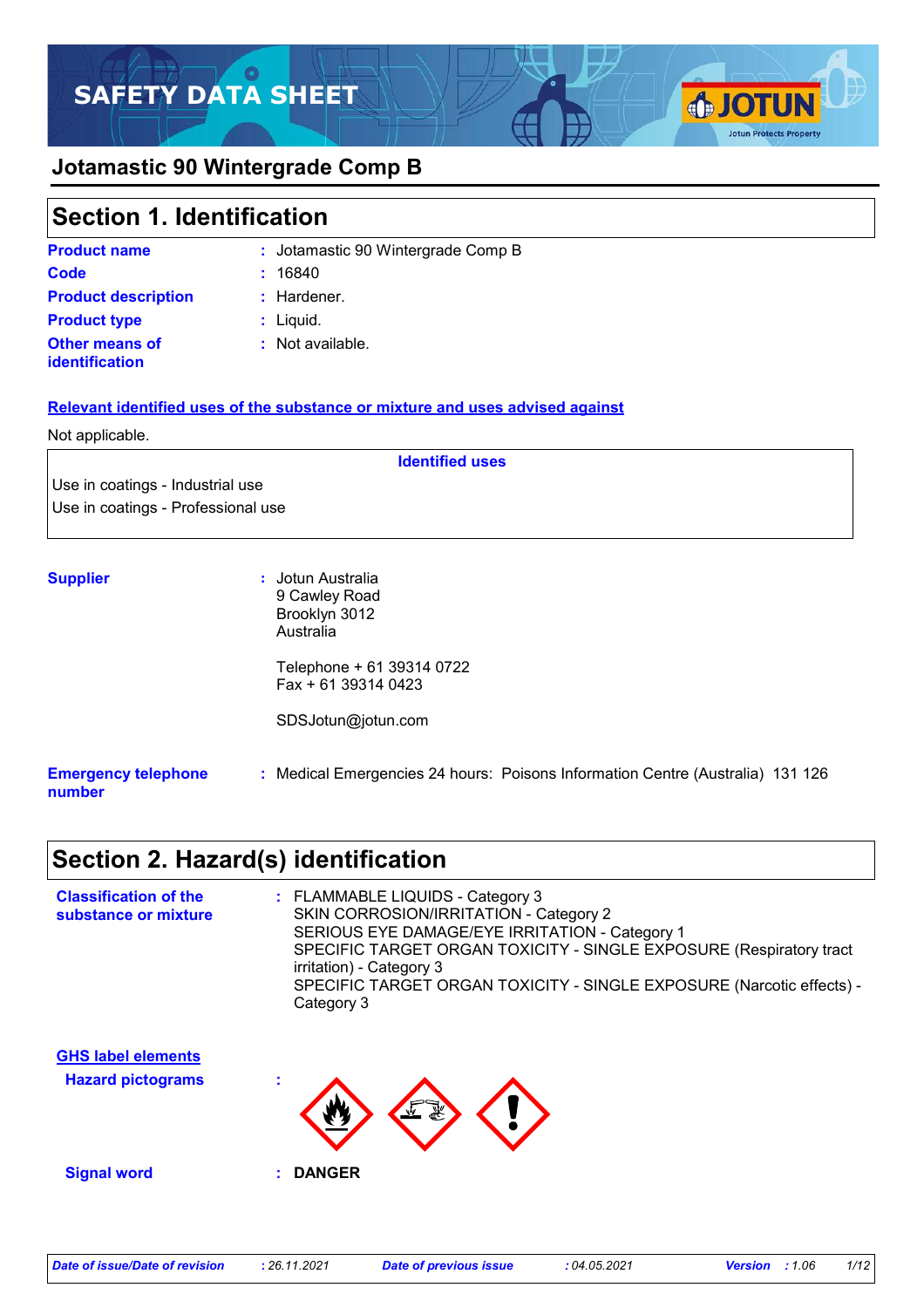*Jotamastic 90 Wintergrade Comp B*

### **Section 2. Hazard(s) identification**

| <b>Hazard statements</b>                               | : H226 - Flammable liquid and vapour.<br>H315 - Causes skin irritation.<br>H318 - Causes serious eye damage.<br>H335 - May cause respiratory irritation.<br>H336 - May cause drowsiness or dizziness.                                                                                                                                                                                                                   |
|--------------------------------------------------------|-------------------------------------------------------------------------------------------------------------------------------------------------------------------------------------------------------------------------------------------------------------------------------------------------------------------------------------------------------------------------------------------------------------------------|
| <b>Precautionary statements</b>                        |                                                                                                                                                                                                                                                                                                                                                                                                                         |
| <b>Prevention</b>                                      | : P280 - Wear protective gloves. Wear eye or face protection.<br>P210 - Keep away from heat, hot surfaces, sparks, open flames and other ignition<br>sources. No smoking.<br>P261 - Avoid breathing vapour.                                                                                                                                                                                                             |
| <b>Response</b>                                        | : P304 + P312 - IF INHALED: Call a POISON CENTER or doctor if you feel unwell.<br>P362 - Take off contaminated clothing and wash before reuse.<br>P302 + P352 - IF ON SKIN: Wash with plenty of water.<br>P305 + P351 + P338, P310 - IF IN EYES: Rinse cautiously with water for several<br>minutes. Remove contact lenses, if present and easy to do. Continue rinsing.<br>Immediately call a POISON CENTER or doctor. |
| <b>Storage</b>                                         | : P403 + P233 - Store in a well-ventilated place. Keep container tightly closed.<br>P403 + P235 - Keep cool.                                                                                                                                                                                                                                                                                                            |
| <b>Disposal</b>                                        | : P501 - Dispose of contents and container in accordance with all local, regional,<br>national and international regulations.                                                                                                                                                                                                                                                                                           |
| <b>Supplemental label</b><br>elements                  | : Not applicable.                                                                                                                                                                                                                                                                                                                                                                                                       |
| Other hazards which do<br>not result in classification | : None known.                                                                                                                                                                                                                                                                                                                                                                                                           |

### **Section 3. Composition and ingredient information**

| Substance/mixture     | : Mixture        |
|-----------------------|------------------|
| <b>Other means of</b> | : Not available. |
| <b>identification</b> |                  |

#### **CAS number/other identifiers**

| <b>CAS number</b>   | : Not applicable. |
|---------------------|-------------------|
| <b>EC</b> number    | : Mixture.        |
| <b>Product code</b> | : 16840           |
| Ingredient name     |                   |
| الماد مستخلف        |                   |

| <b>Ingredient name</b> | $%$ (w/w)      | <b>CAS number</b> |
|------------------------|----------------|-------------------|
| butan-1-ol             | $≥10-$<br>$25$ | 71-36-3           |

**There are no additional ingredients present which, within the current knowledge of the supplier and in the concentrations applicable, are classified as hazardous to health or the environment and hence require reporting in this section.**

**Occupational exposure limits, if available, are listed in Section 8.**

### **Section 4. First aid measures**

### **Description of necessary first aid measures**

**Eye contact :**

: Get medical attention immediately. Call a poison center or physician. Immediately flush eyes with plenty of water, occasionally lifting the upper and lower eyelids. Check for and remove any contact lenses. Continue to rinse for at least 10 minutes. Chemical burns must be treated promptly by a physician.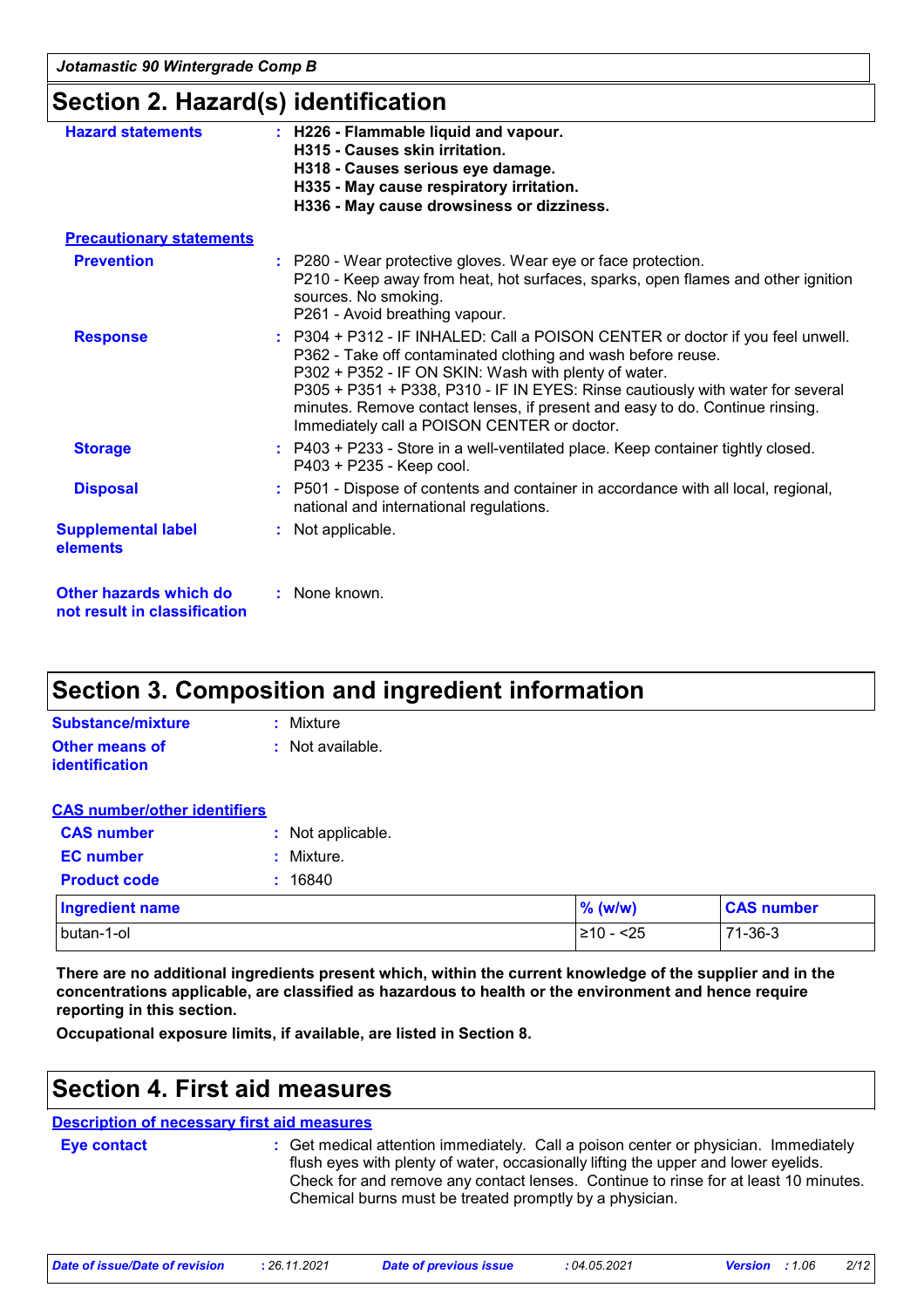# **Section 4. First aid measures**

| <b>Inhalation</b>   | : Get medical attention immediately. Call a poison center or physician. Remove<br>victim to fresh air and keep at rest in a position comfortable for breathing. If it is<br>suspected that fumes are still present, the rescuer should wear an appropriate mask<br>or self-contained breathing apparatus. If not breathing, if breathing is irregular or if<br>respiratory arrest occurs, provide artificial respiration or oxygen by trained personnel.<br>It may be dangerous to the person providing aid to give mouth-to-mouth<br>resuscitation. If unconscious, place in recovery position and get medical attention<br>immediately. Maintain an open airway. Loosen tight clothing such as a collar, tie,<br>belt or waistband. In case of inhalation of decomposition products in a fire,<br>symptoms may be delayed. The exposed person may need to be kept under<br>medical surveillance for 48 hours. |
|---------------------|-----------------------------------------------------------------------------------------------------------------------------------------------------------------------------------------------------------------------------------------------------------------------------------------------------------------------------------------------------------------------------------------------------------------------------------------------------------------------------------------------------------------------------------------------------------------------------------------------------------------------------------------------------------------------------------------------------------------------------------------------------------------------------------------------------------------------------------------------------------------------------------------------------------------|
| <b>Skin contact</b> | Get medical attention immediately. Call a poison center or physician. Flush<br>contaminated skin with plenty of water. Remove contaminated clothing and shoes.<br>Wash contaminated clothing thoroughly with water before removing it, or wear<br>gloves. Continue to rinse for at least 10 minutes. Chemical burns must be treated<br>promptly by a physician. Wash clothing before reuse. Clean shoes thoroughly<br>before reuse.                                                                                                                                                                                                                                                                                                                                                                                                                                                                             |
| <b>Ingestion</b>    | Get medical attention immediately. Call a poison center or physician. Wash out<br>mouth with water. Remove dentures if any. Remove victim to fresh air and keep at<br>rest in a position comfortable for breathing. If material has been swallowed and the<br>exposed person is conscious, give small quantities of water to drink. Stop if the<br>exposed person feels sick as vomiting may be dangerous. Do not induce vomiting<br>unless directed to do so by medical personnel. If vomiting occurs, the head should<br>be kept low so that vomit does not enter the lungs. Chemical burns must be treated<br>promptly by a physician. Never give anything by mouth to an unconscious person.<br>If unconscious, place in recovery position and get medical attention immediately.<br>Maintain an open airway. Loosen tight clothing such as a collar, tie, belt or<br>waistband.                            |

#### **Most important symptoms/effects, acute and delayed**

| <b>Potential acute health effects</b> |                                                                                                                                                                                           |
|---------------------------------------|-------------------------------------------------------------------------------------------------------------------------------------------------------------------------------------------|
| <b>Eye contact</b>                    | : Causes serious eye damage.                                                                                                                                                              |
| <b>Inhalation</b>                     | : May cause drowsiness or dizziness. May cause respiratory irritation.                                                                                                                    |
| <b>Skin contact</b>                   | : Causes skin irritation.                                                                                                                                                                 |
| <b>Ingestion</b>                      | : No known significant effects or critical hazards.                                                                                                                                       |
| <b>Over-exposure signs/symptoms</b>   |                                                                                                                                                                                           |
| <b>Eye contact</b>                    | : Adverse symptoms may include the following:<br>pain<br>watering<br>redness                                                                                                              |
| <b>Inhalation</b>                     | : Adverse symptoms may include the following:<br>respiratory tract irritation<br>coughing<br>nausea or vomiting<br>headache<br>drowsiness/fatigue<br>dizziness/vertigo<br>unconsciousness |
| <b>Skin contact</b>                   | : Adverse symptoms may include the following:<br>pain or irritation<br>redness<br>blistering may occur                                                                                    |
| <b>Ingestion</b>                      | : Adverse symptoms may include the following:<br>stomach pains                                                                                                                            |
|                                       | Indication of immediate medical attention and special treatment needed, if necessary                                                                                                      |
| <b>Notes to physician</b>             | : In case of inhalation of decomposition products in a fire, symptoms may be delayed.<br>The exposed person may need to be kept under medical surveillance for 48 hours.                  |
| <b>Date of issue/Date of revision</b> | : 26.11.2021<br>: 04.05.2021<br>3/12<br><b>Date of previous issue</b><br><b>Version</b> : 1.06                                                                                            |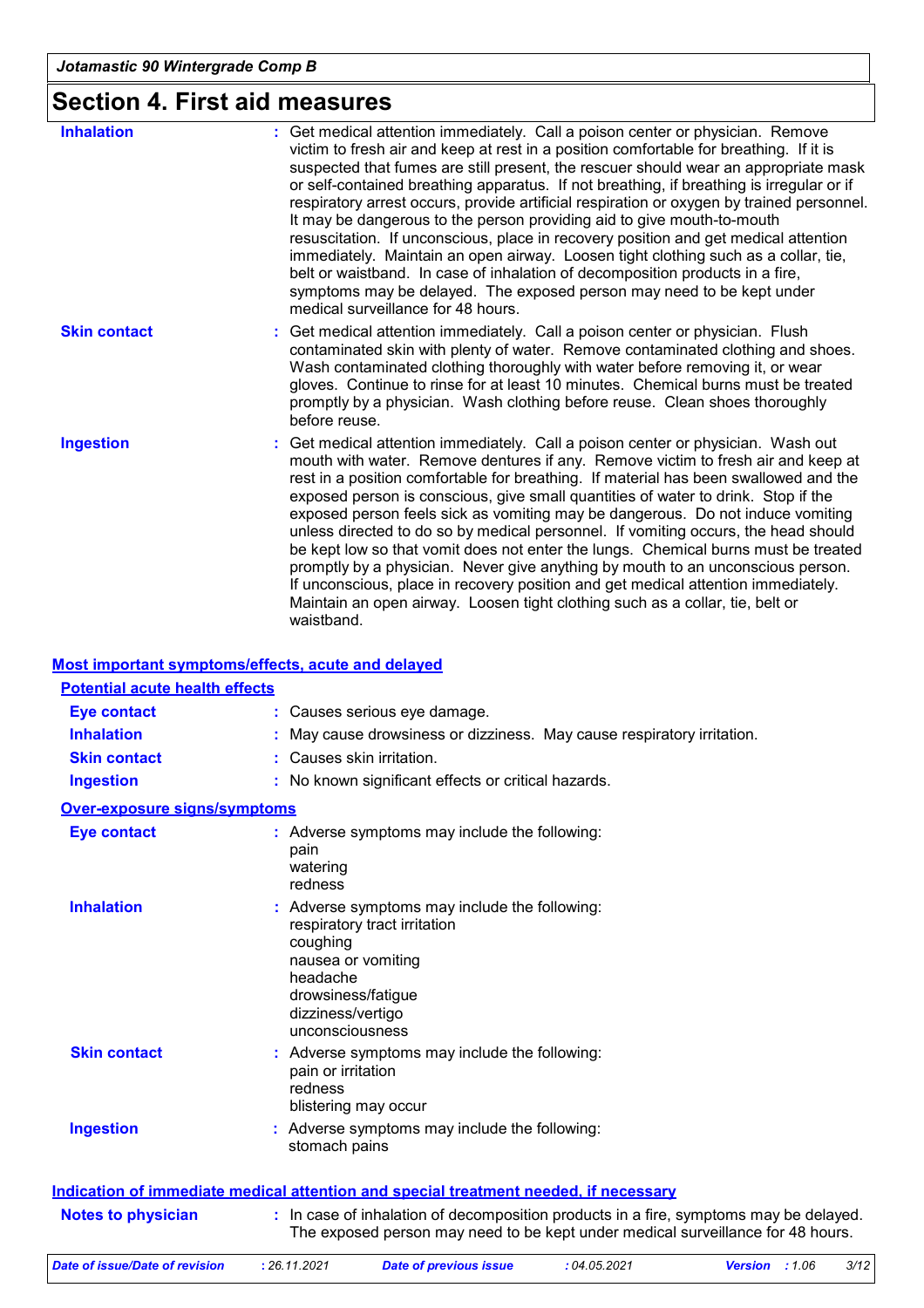### **Section 4. First aid measures**

| <b>Specific treatments</b>        | : No specific treatment.                                                                                                                                                                                                                                                                                                                                                                                        |
|-----------------------------------|-----------------------------------------------------------------------------------------------------------------------------------------------------------------------------------------------------------------------------------------------------------------------------------------------------------------------------------------------------------------------------------------------------------------|
| <b>Protection of first-aiders</b> | : No action shall be taken involving any personal risk or without suitable training. If it<br>is suspected that fumes are still present, the rescuer should wear an appropriate<br>mask or self-contained breathing apparatus. It may be dangerous to the person<br>providing aid to give mouth-to-mouth resuscitation. Wash contaminated clothing<br>thoroughly with water before removing it, or wear gloves. |

**See toxicological information (Section 11)**

### **Section 5. Firefighting measures**

| <b>Extinguishing media</b>                               |                                                                                                                                                                                                                                                                                                                               |
|----------------------------------------------------------|-------------------------------------------------------------------------------------------------------------------------------------------------------------------------------------------------------------------------------------------------------------------------------------------------------------------------------|
| <b>Suitable extinguishing</b><br>media                   | : Use dry chemical, $CO2$ , water spray (fog) or foam.                                                                                                                                                                                                                                                                        |
| <b>Unsuitable extinguishing</b><br>media                 | : Do not use water jet.                                                                                                                                                                                                                                                                                                       |
| <b>Specific hazards arising</b><br>from the chemical     | : Flammable liquid and vapour. Runoff to sewer may create fire or explosion hazard.<br>In a fire or if heated, a pressure increase will occur and the container may burst, with<br>the risk of a subsequent explosion.                                                                                                        |
| <b>Hazardous thermal</b><br>decomposition products       | : Decomposition products may include the following materials:<br>carbon dioxide<br>carbon monoxide<br>nitrogen oxides                                                                                                                                                                                                         |
| <b>Special protective actions</b><br>for fire-fighters   | : Promptly isolate the scene by removing all persons from the vicinity of the incident if<br>there is a fire. No action shall be taken involving any personal risk or without<br>suitable training. Move containers from fire area if this can be done without risk.<br>Use water spray to keep fire-exposed containers cool. |
| <b>Special protective</b><br>equipment for fire-fighters | : Fire-fighters should wear appropriate protective equipment and self-contained<br>breathing apparatus (SCBA) with a full face-piece operated in positive pressure<br>mode.                                                                                                                                                   |
| <b>Hazchem code</b>                                      | : •3Y                                                                                                                                                                                                                                                                                                                         |

### **Section 6. Accidental release measures**

#### **Personal precautions, protective equipment and emergency procedures**

| For non-emergency<br>personnel   | : No action shall be taken involving any personal risk or without suitable training.<br>Evacuate surrounding areas. Keep unnecessary and unprotected personnel from<br>entering. Do not touch or walk through spilt material. Shut off all ignition sources.<br>No flares, smoking or flames in hazard area. Do not breathe vapour or mist.<br>Provide adequate ventilation. Wear appropriate respirator when ventilation is<br>inadequate. Put on appropriate personal protective equipment. |
|----------------------------------|-----------------------------------------------------------------------------------------------------------------------------------------------------------------------------------------------------------------------------------------------------------------------------------------------------------------------------------------------------------------------------------------------------------------------------------------------------------------------------------------------|
| For emergency responders :       | If specialised clothing is required to deal with the spillage, take note of any<br>information in Section 8 on suitable and unsuitable materials. See also the<br>information in "For non-emergency personnel".                                                                                                                                                                                                                                                                               |
| <b>Environmental precautions</b> | : Avoid dispersal of spilt material and runoff and contact with soil, waterways, drains<br>and sewers. Inform the relevant authorities if the product has caused environmental<br>pollution (sewers, waterways, soil or air).                                                                                                                                                                                                                                                                 |

#### **Methods and material for containment and cleaning up**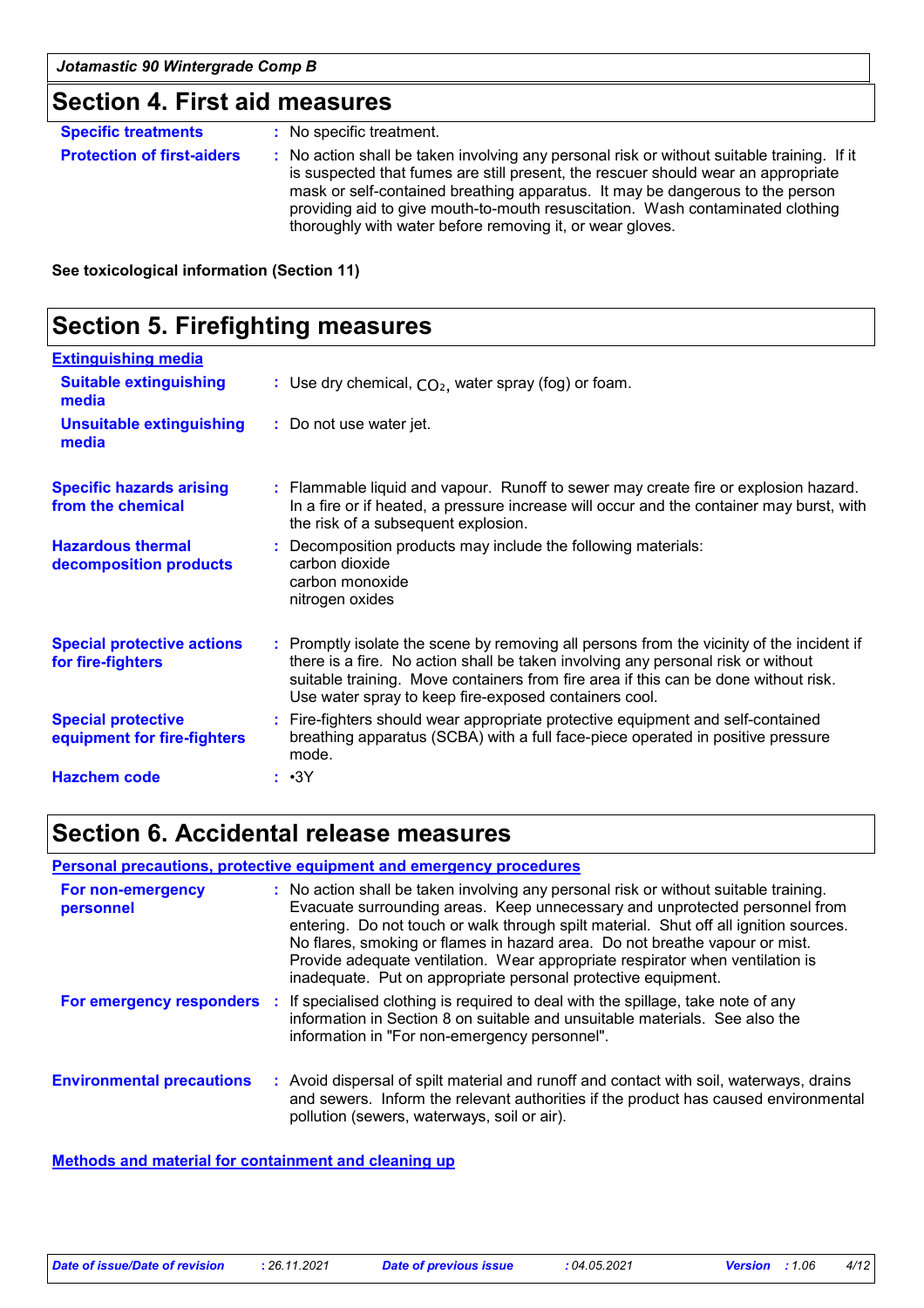### **Section 6. Accidental release measures**

| <b>Small spill</b> | : Stop leak if without risk. Move containers from spill area. Use spark-proof tools and<br>explosion-proof equipment. Dilute with water and mop up if water-soluble.<br>Alternatively, or if water-insoluble, absorb with an inert dry material and place in an<br>appropriate waste disposal container. Dispose of via a licensed waste disposal<br>contractor.                                                                                                                                                                                                                                                                                                                                                                                                        |
|--------------------|-------------------------------------------------------------------------------------------------------------------------------------------------------------------------------------------------------------------------------------------------------------------------------------------------------------------------------------------------------------------------------------------------------------------------------------------------------------------------------------------------------------------------------------------------------------------------------------------------------------------------------------------------------------------------------------------------------------------------------------------------------------------------|
| <b>Large spill</b> | : Stop leak if without risk. Move containers from spill area. Use spark-proof tools and<br>explosion-proof equipment. Approach the release from upwind. Prevent entry into<br>sewers, water courses, basements or confined areas. Wash spillages into an<br>effluent treatment plant or proceed as follows. Contain and collect spillage with non-<br>combustible, absorbent material e.g. sand, earth, vermiculite or diatomaceous earth<br>and place in container for disposal according to local regulations (see Section 13).<br>Dispose of via a licensed waste disposal contractor. Contaminated absorbent<br>material may pose the same hazard as the spilt product. Note: see Section 1 for<br>emergency contact information and Section 13 for waste disposal. |

### **Section 7. Handling and storage**

The information in this section contains generic advice and guidance. The list of Identified Uses in Section 1 should be consulted for any available use-specific information provided in the Exposure Scenario(s).

#### **Precautions for safe handling**

| <b>Protective measures</b>                                                       | : Put on appropriate personal protective equipment (see Section 8). Do not get in<br>eyes or on skin or clothing. Do not breathe vapour or mist. Do not ingest. Use only<br>with adequate ventilation. Wear appropriate respirator when ventilation is<br>inadequate. Do not enter storage areas and confined spaces unless adequately<br>ventilated. Keep in the original container or an approved alternative made from a<br>compatible material, kept tightly closed when not in use. Store and use away from<br>heat, sparks, open flame or any other ignition source. Use explosion-proof electrical<br>(ventilating, lighting and material handling) equipment. Use only non-sparking tools.<br>Take precautionary measures against electrostatic discharges. Empty containers<br>retain product residue and can be hazardous. Do not reuse container. |
|----------------------------------------------------------------------------------|--------------------------------------------------------------------------------------------------------------------------------------------------------------------------------------------------------------------------------------------------------------------------------------------------------------------------------------------------------------------------------------------------------------------------------------------------------------------------------------------------------------------------------------------------------------------------------------------------------------------------------------------------------------------------------------------------------------------------------------------------------------------------------------------------------------------------------------------------------------|
| <b>Advice on general</b><br>occupational hygiene                                 | : Eating, drinking and smoking should be prohibited in areas where this material is<br>handled, stored and processed. Workers should wash hands and face before<br>eating, drinking and smoking. Remove contaminated clothing and protective<br>equipment before entering eating areas. See also Section 8 for additional<br>information on hygiene measures.                                                                                                                                                                                                                                                                                                                                                                                                                                                                                                |
| <b>Conditions for safe storage,</b><br>including any<br><b>incompatibilities</b> | : Store in accordance with local regulations. Store in a segregated and approved<br>area. Store in original container protected from direct sunlight in a dry, cool and well-<br>ventilated area, away from incompatible materials (see Section 10) and food and<br>drink. Store locked up. Eliminate all ignition sources. Separate from oxidising<br>materials. Keep container tightly closed and sealed until ready for use. Containers<br>that have been opened must be carefully resealed and kept upright to prevent<br>leakage. Do not store in unlabelled containers. Use appropriate containment to<br>avoid environmental contamination. See Section 10 for incompatible materials<br>before handling or use.                                                                                                                                      |

See Technical Data Sheet / packaging for further information.

### **Section 8. Exposure controls and personal protection**

The information in this section contains generic advice and guidance. The list of Identified Uses in Section 1 should be consulted for any available use-specific information provided in the Exposure Scenario(s).

#### **Control parameters**

**Occupational exposure limits**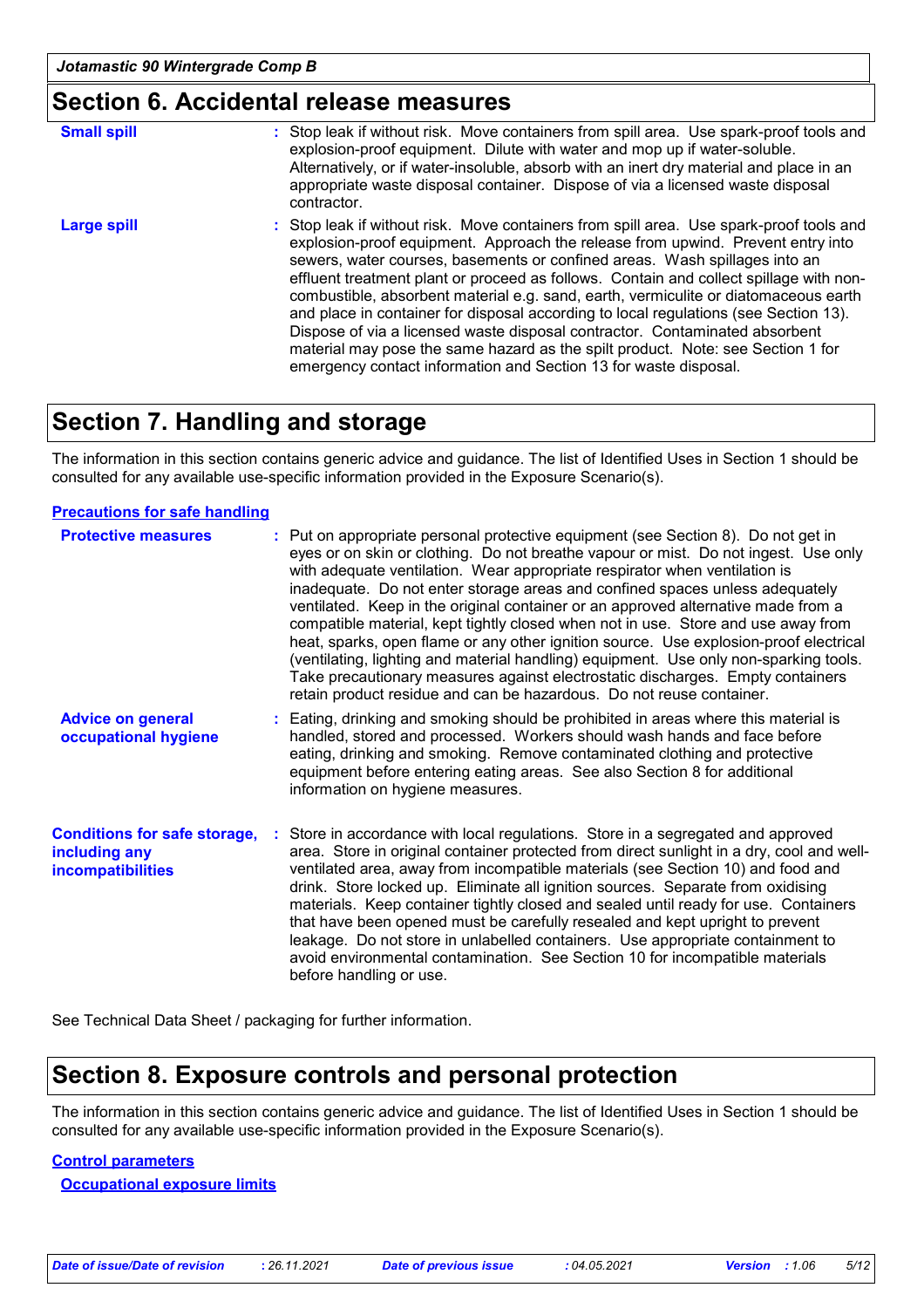### **Section 8. Exposure controls and personal protection**

| <b>Ingredient name</b>                     |                                                                                                                                         | <b>Exposure limits</b>                                                                                                                                                                                                                                                                                                                                                                                                                                                                                                                                                                                    |  |  |
|--------------------------------------------|-----------------------------------------------------------------------------------------------------------------------------------------|-----------------------------------------------------------------------------------------------------------------------------------------------------------------------------------------------------------------------------------------------------------------------------------------------------------------------------------------------------------------------------------------------------------------------------------------------------------------------------------------------------------------------------------------------------------------------------------------------------------|--|--|
| butan-1-ol                                 |                                                                                                                                         | Safe Work Australia (Australia, 12/2019).<br>Absorbed through skin.<br>PEAK: 152 mg/m <sup>3</sup><br>PEAK: 50 ppm                                                                                                                                                                                                                                                                                                                                                                                                                                                                                        |  |  |
| <b>Appropriate engineering</b><br>controls | limits. Use explosion-proof ventilation equipment.                                                                                      | Use only with adequate ventilation. Use process enclosures, local exhaust<br>ventilation or other engineering controls to keep worker exposure to airborne<br>contaminants below any recommended or statutory limits. The engineering controls<br>also need to keep gas, vapour or dust concentrations below any lower explosive                                                                                                                                                                                                                                                                          |  |  |
| <b>Environmental exposure</b><br>controls  |                                                                                                                                         | Emissions from ventilation or work process equipment should be checked to ensure<br>they comply with the requirements of environmental protection legislation. In some<br>cases, fume scrubbers, filters or engineering modifications to the process<br>equipment will be necessary to reduce emissions to acceptable levels.                                                                                                                                                                                                                                                                             |  |  |
| <b>Individual protection measures</b>      |                                                                                                                                         |                                                                                                                                                                                                                                                                                                                                                                                                                                                                                                                                                                                                           |  |  |
| <b>Hygiene measures</b>                    | safety showers are close to the workstation location.                                                                                   | : Wash hands, forearms and face thoroughly after handling chemical products, before<br>eating, smoking and using the lavatory and at the end of the working period.<br>Appropriate techniques should be used to remove potentially contaminated clothing.<br>Wash contaminated clothing before reusing. Ensure that eyewash stations and                                                                                                                                                                                                                                                                  |  |  |
| <b>Eye/face protection</b>                 | instead.                                                                                                                                | Safety eyewear complying to EN 166 should be used when a risk assessment<br>indicates this is necessary to avoid exposure to liquid splashes, mists, gases or<br>dusts. If contact is possible, the following protection should be worn, unless the<br>assessment indicates a higher degree of protection: chemical splash goggles and/<br>or face shield. If inhalation hazards exist, a full-face respirator may be required                                                                                                                                                                            |  |  |
| <b>Skin protection</b>                     |                                                                                                                                         |                                                                                                                                                                                                                                                                                                                                                                                                                                                                                                                                                                                                           |  |  |
| <b>Hand protection</b>                     | estimated.                                                                                                                              | Chemical-resistant, impervious gloves complying with an approved standard should<br>be worn at all times when handling chemical products if a risk assessment indicates<br>this is necessary. Considering the parameters specified by the glove manufacturer,<br>check during use that the gloves are still retaining their protective properties. It<br>should be noted that the time to breakthrough for any glove material may be<br>different for different glove manufacturers. In the case of mixtures, consisting of<br>several substances, the protection time of the gloves cannot be accurately |  |  |
|                                            | resistance to any individual or combination of chemicals.<br>storage, maintenance and replacement must be followed.                     | There is no one glove material or combination of materials that will give unlimited<br>The breakthrough time must be greater than the end use time of the product.<br>The instructions and information provided by the glove manufacturer on use,<br>Gloves should be replaced regularly and if there is any sign of damage to the glove                                                                                                                                                                                                                                                                  |  |  |
|                                            | material.<br>correctly.<br>damage and poor maintenance.                                                                                 | Always ensure that gloves are free from defects and that they are stored and used<br>The performance or effectiveness of the glove may be reduced by physical/chemical<br>Barrier creams may help to protect the exposed areas of the skin but should not be                                                                                                                                                                                                                                                                                                                                              |  |  |
|                                            | applied once exposure has occurred.<br>Wear suitable gloves tested to EN374.<br>Not recommended, gloves(breakthrough time) < 1 hour: PE | Recommended, gloves(breakthrough time) > 8 hours: neoprene<br>May be used, gloves(breakthrough time) 4 - 8 hours: butyl rubber, Viton®, 4H,<br>Teflon, Barricade, CPF 3, Responder, nitrile rubber, PVC, polyvinyl alcohol (PVA)                                                                                                                                                                                                                                                                                                                                                                          |  |  |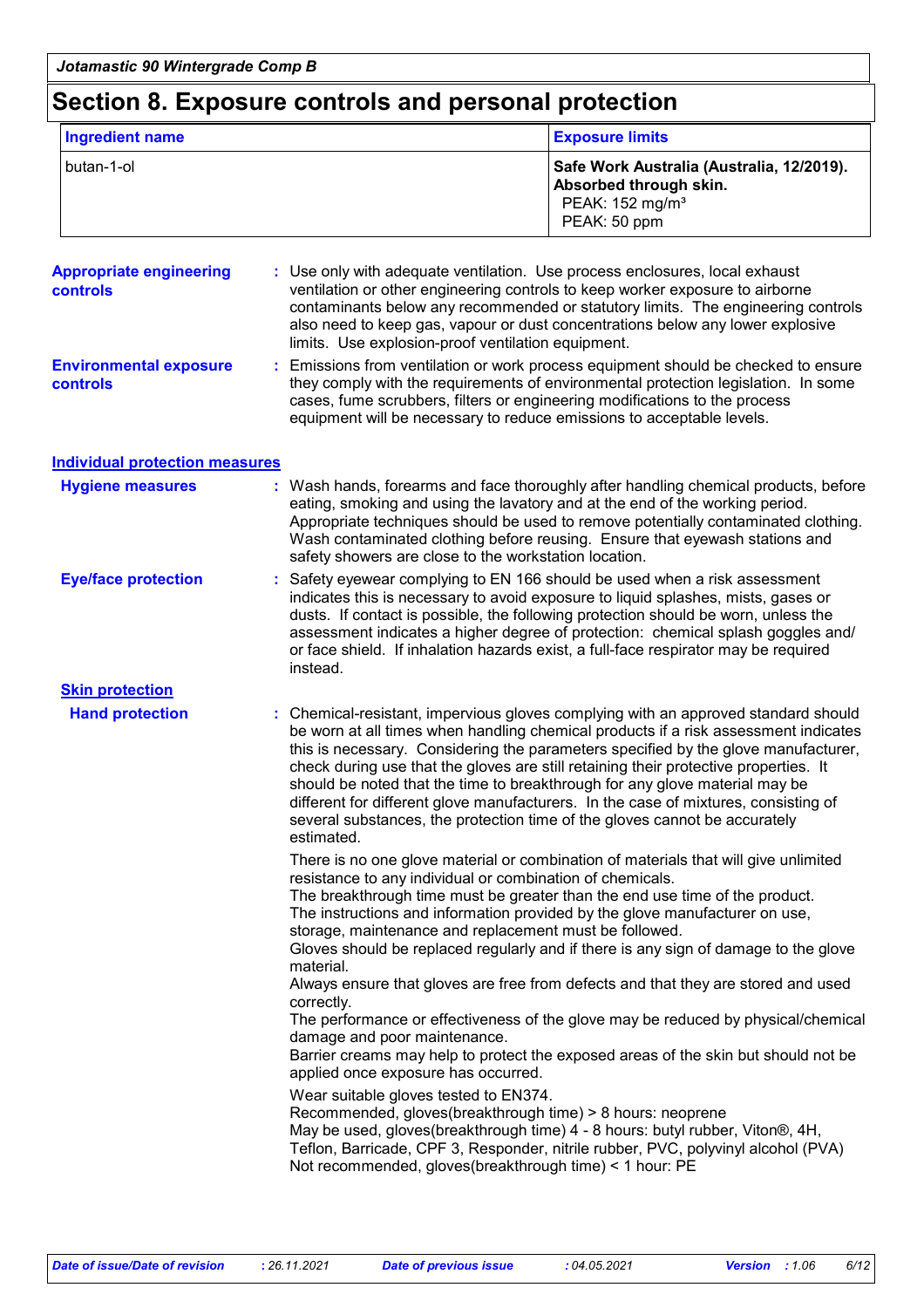## **Section 8. Exposure controls and personal protection**

| <b>Body protection</b>        | : Personal protective equipment for the body should be selected based on the task<br>being performed and the risks involved and should be approved by a specialist<br>before handling this product. When there is a risk of ignition from static electricity,<br>wear anti-static protective clothing. For the greatest protection from static<br>discharges, clothing should include anti-static overalls, boots and gloves. |
|-------------------------------|-------------------------------------------------------------------------------------------------------------------------------------------------------------------------------------------------------------------------------------------------------------------------------------------------------------------------------------------------------------------------------------------------------------------------------|
| <b>Other skin protection</b>  | : Appropriate footwear and any additional skin protection measures should be<br>selected based on the task being performed and the risks involved and should be<br>approved by a specialist before handling this product.                                                                                                                                                                                                     |
| <b>Respiratory protection</b> | : Based on the hazard and potential for exposure, select a respirator that meets the<br>appropriate standard or certification. Respirators must be used according to a<br>respiratory protection program to ensure proper fitting, training, and other important<br>aspects of use.                                                                                                                                           |

### **Section 9. Physical and chemical properties**

| $:$ Liquid.                                                                  |
|------------------------------------------------------------------------------|
| : Clear                                                                      |
| : Characteristic.                                                            |
| : Not applicable.                                                            |
| : Not applicable.                                                            |
| : Not applicable.                                                            |
| : Lowest known value: $119^{\circ}$ C (246.2°F) (butan-1-ol).                |
| : Closed cup: $35^{\circ}$ C (95 $^{\circ}$ F)                               |
| : 0.44 (butan-1-ol) compared with butyl acetate                              |
| : Not available.                                                             |
| $: 1.4 - 11.3%$                                                              |
| : Highest known value: <1 kPa (<7.5 mm Hg) (at $20^{\circ}$ C) (butan-1-ol). |
| : Highest known value: $2.6$ (Air = 1) (butan-1-ol).                         |
| $: 1$ g/cm <sup>3</sup>                                                      |
| Insoluble in the following materials: cold water and hot water.              |
| : Not available.                                                             |
| : Lowest known value: $355^{\circ}$ C (671°F) (butan-1-ol).                  |
| : Not available.                                                             |
| : Kinematic (40°C (104°F)): >0.205 cm <sup>2</sup> /s (>20.5 cSt)            |
|                                                                              |

### **Section 10. Stability and reactivity**

| <b>Reactivity</b>                            | : No specific test data related to reactivity available for this product or its ingredients.                                                                                 |
|----------------------------------------------|------------------------------------------------------------------------------------------------------------------------------------------------------------------------------|
| <b>Chemical stability</b>                    | : The product is stable.                                                                                                                                                     |
| <b>Possibility of hazardous</b><br>reactions | : Under normal conditions of storage and use, hazardous reactions will not occur.                                                                                            |
| <b>Conditions to avoid</b>                   | : Avoid all possible sources of ignition (spark or flame). Do not pressurise, cut, weld,<br>braze, solder, drill, grind or expose containers to heat or sources of ignition. |
| <b>Incompatible materials</b>                | : Keep away from the following materials to prevent strong exothermic reactions:<br>oxidising agents, strong alkalis, strong acids.                                          |
| <b>Hazardous decomposition</b><br>products   | : Under normal conditions of storage and use, hazardous decomposition products<br>should not be produced.                                                                    |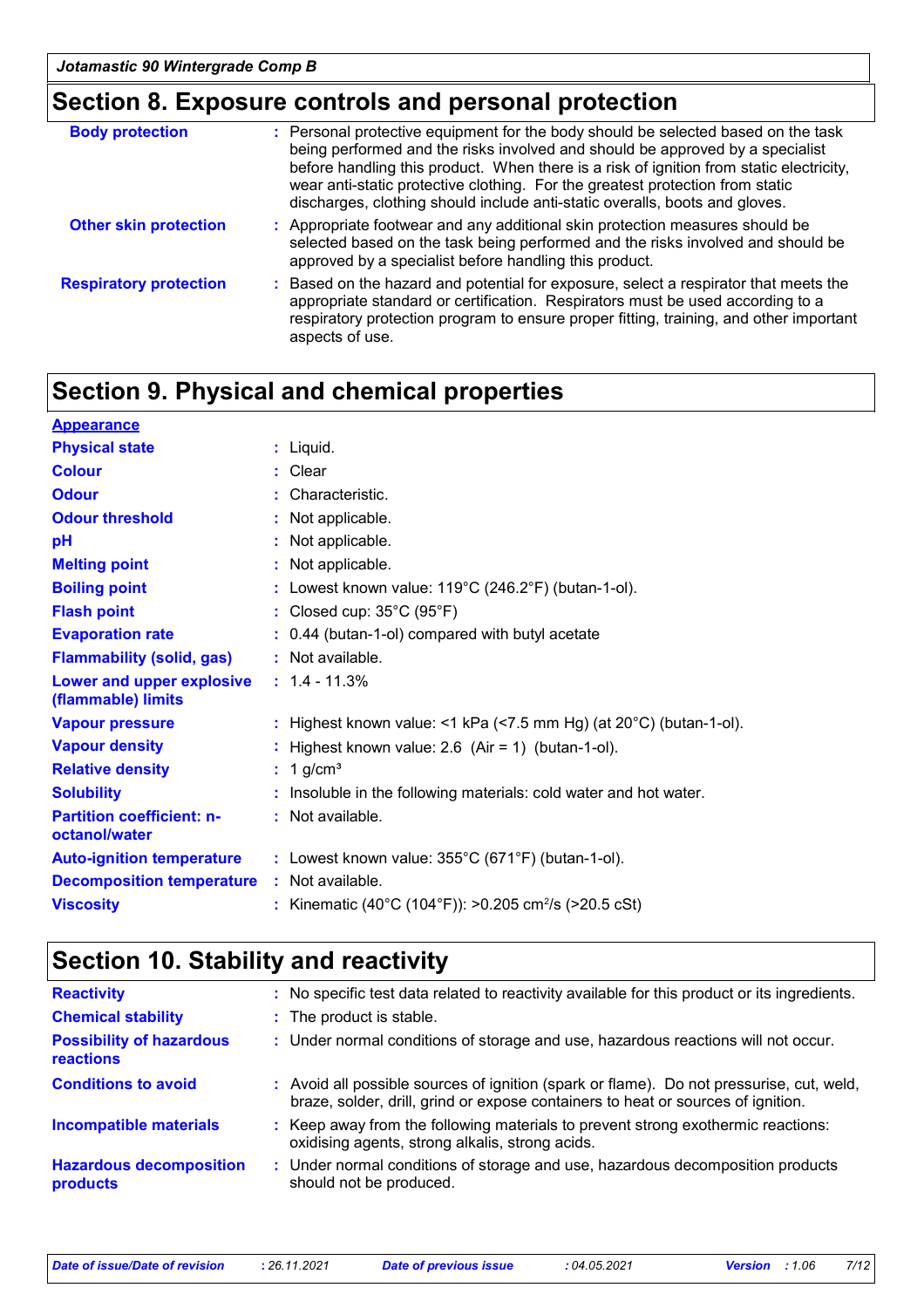### **Section 11. Toxicological information**

There are no data available on the mixture itself. The mixture has been assessed following the conventional method of the CLP Regulation (EC) No 1272/2008 and is classified for toxicological properties accordingly. See Sections 2 and 3 for details.

Exposure to component solvent vapour concentrations in excess of the stated occupational exposure limit may result in adverse health effects such as mucous membrane and respiratory system irritation and adverse effects on the kidneys, liver and central nervous system. Symptoms and signs include headache, dizziness, fatigue, muscular weakness, drowsiness and, in extreme cases, loss of consciousness.

Solvents may cause some of the above effects by absorption through the skin. Repeated or prolonged contact with the mixture may cause removal of natural fat from the skin, resulting in non-allergic contact dermatitis and absorption through the skin.

If splashed in the eyes, the liquid may cause irritation and reversible damage.

Ingestion may cause nausea, diarrhea and vomiting.

This takes into account, where known, delayed and immediate effects and also chronic effects of components from shortterm and long-term exposure by oral, inhalation and dermal routes of exposure and eye contact.

Contains ethylenediamine. May produce an allergic reaction.

#### Risk of serious damage to eyes.

#### **Information on toxicological effects**

#### **Acute toxicity**

| <b>Product/ingredient name</b> | <b>Result</b> | <b>Species</b> | <b>Dose</b> | <b>Exposure</b> |
|--------------------------------|---------------|----------------|-------------|-----------------|
| Ibutan-1-ol                    | LD50 Oral     | Rat            | 790 mg/kg   |                 |

#### **Irritation/Corrosion**

Not available.

#### **Sensitisation**

Not available.

#### **Mutagenicity**

Not available.

#### **Carcinogenicity**

Not available.

#### **Reproductive toxicity**

Not available.

#### **Teratogenicity**

Not available.

#### **Specific target organ toxicity (single exposure)**

| <b>Name</b> | <b>Category</b> | <b>Route of</b><br>exposure | <b>Target organs</b>            |
|-------------|-----------------|-----------------------------|---------------------------------|
| Ibutan-1-ol | Category 3      |                             | Respiratory tract<br>irritation |
|             | Category 3      |                             | Narcotic effects                |

#### **Specific target organ toxicity (repeated exposure)**

Not available.

#### **Aspiration hazard**

Not available.

**Information on likely routes :** Not available. **of exposure**

#### **Potential acute health effects**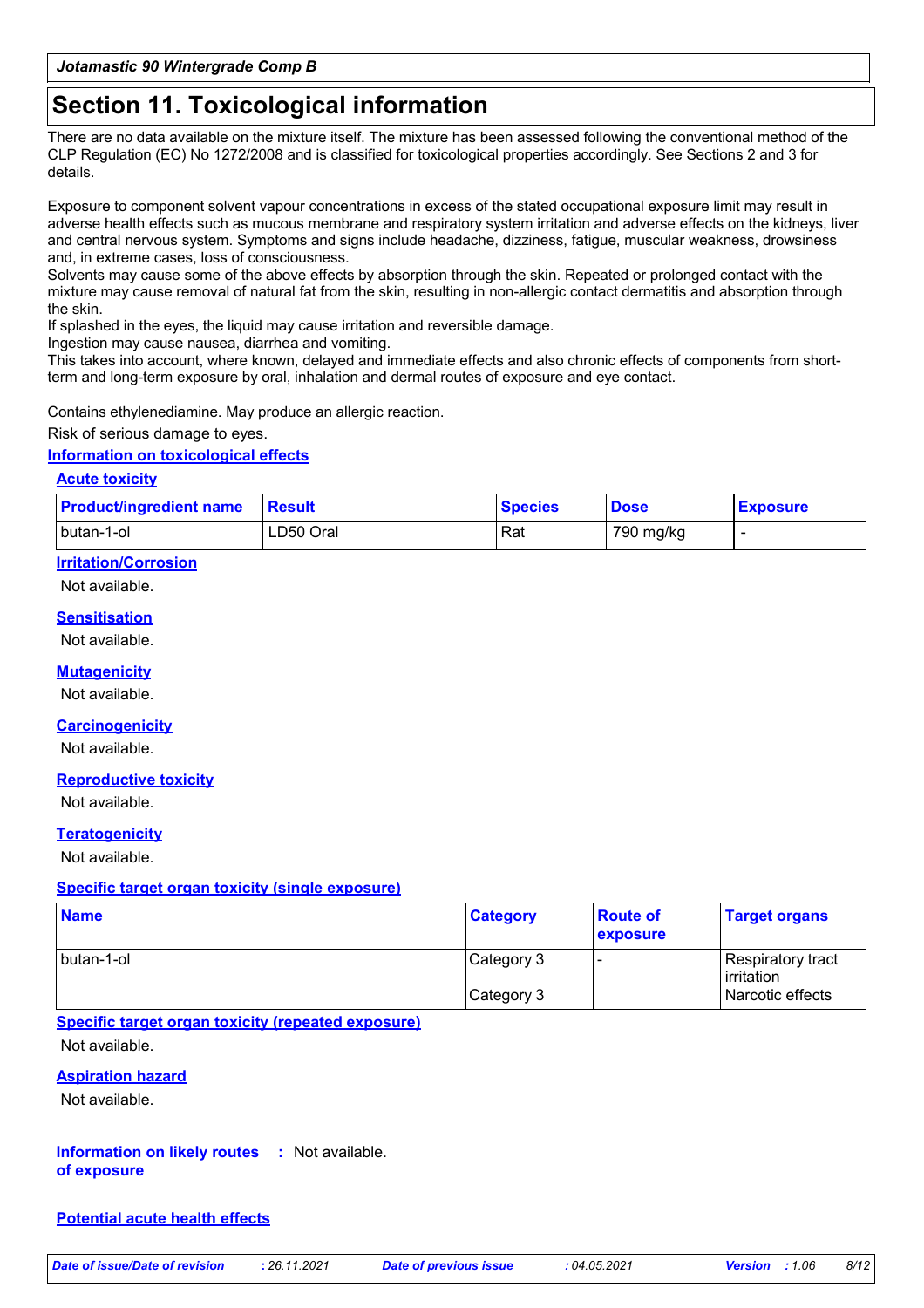### **Section 11. Toxicological information**

| <b>Eye contact</b>  | : Causes serious eye damage.                                           |
|---------------------|------------------------------------------------------------------------|
| <b>Inhalation</b>   | : May cause drowsiness or dizziness. May cause respiratory irritation. |
| <b>Skin contact</b> | : Causes skin irritation.                                              |
| <b>Ingestion</b>    | : No known significant effects or critical hazards.                    |
|                     |                                                                        |
|                     |                                                                        |

#### **Symptoms related to the physical, chemical and toxicological characteristics**

| <b>Eye contact</b>  | : Adverse symptoms may include the following:<br>pain<br>watering<br>redness                                                                                                              |
|---------------------|-------------------------------------------------------------------------------------------------------------------------------------------------------------------------------------------|
| <b>Inhalation</b>   | : Adverse symptoms may include the following:<br>respiratory tract irritation<br>coughing<br>nausea or vomiting<br>headache<br>drowsiness/fatique<br>dizziness/vertigo<br>unconsciousness |
| <b>Skin contact</b> | : Adverse symptoms may include the following:<br>pain or irritation<br>redness<br>blistering may occur                                                                                    |
| <b>Ingestion</b>    | : Adverse symptoms may include the following:<br>stomach pains                                                                                                                            |

|                                                   | Delayed and immediate effects as well as chronic effects from short and long-term exposure |
|---------------------------------------------------|--------------------------------------------------------------------------------------------|
| <b>Short term exposure</b>                        |                                                                                            |
| <b>Potential immediate</b><br><b>effects</b>      | : Not available.                                                                           |
| <b>Potential delayed effects : Not available.</b> |                                                                                            |
| Long term exposure                                |                                                                                            |
| <b>Potential immediate</b><br>effects             | $:$ Not available.                                                                         |
| <b>Potential delayed effects : Not available.</b> |                                                                                            |
| <b>Potential chronic health effects</b>           |                                                                                            |
| Not available.                                    |                                                                                            |
| <b>General</b>                                    | : No known significant effects or critical hazards.                                        |
| <b>Carcinogenicity</b>                            | : No known significant effects or critical hazards.                                        |
| <b>Mutagenicity</b>                               | : No known significant effects or critical hazards.                                        |
| <b>Teratogenicity</b>                             | : No known significant effects or critical hazards.                                        |
| <b>Developmental effects</b>                      | : No known significant effects or critical hazards.                                        |
| <b>Fertility effects</b>                          | : No known significant effects or critical hazards.                                        |

#### **Numerical measures of toxicity**

#### **Acute toxicity estimates**

| <b>Route</b> | <b>ATE value</b> |
|--------------|------------------|
| <b>Oral</b>  | 2500 mg/kg       |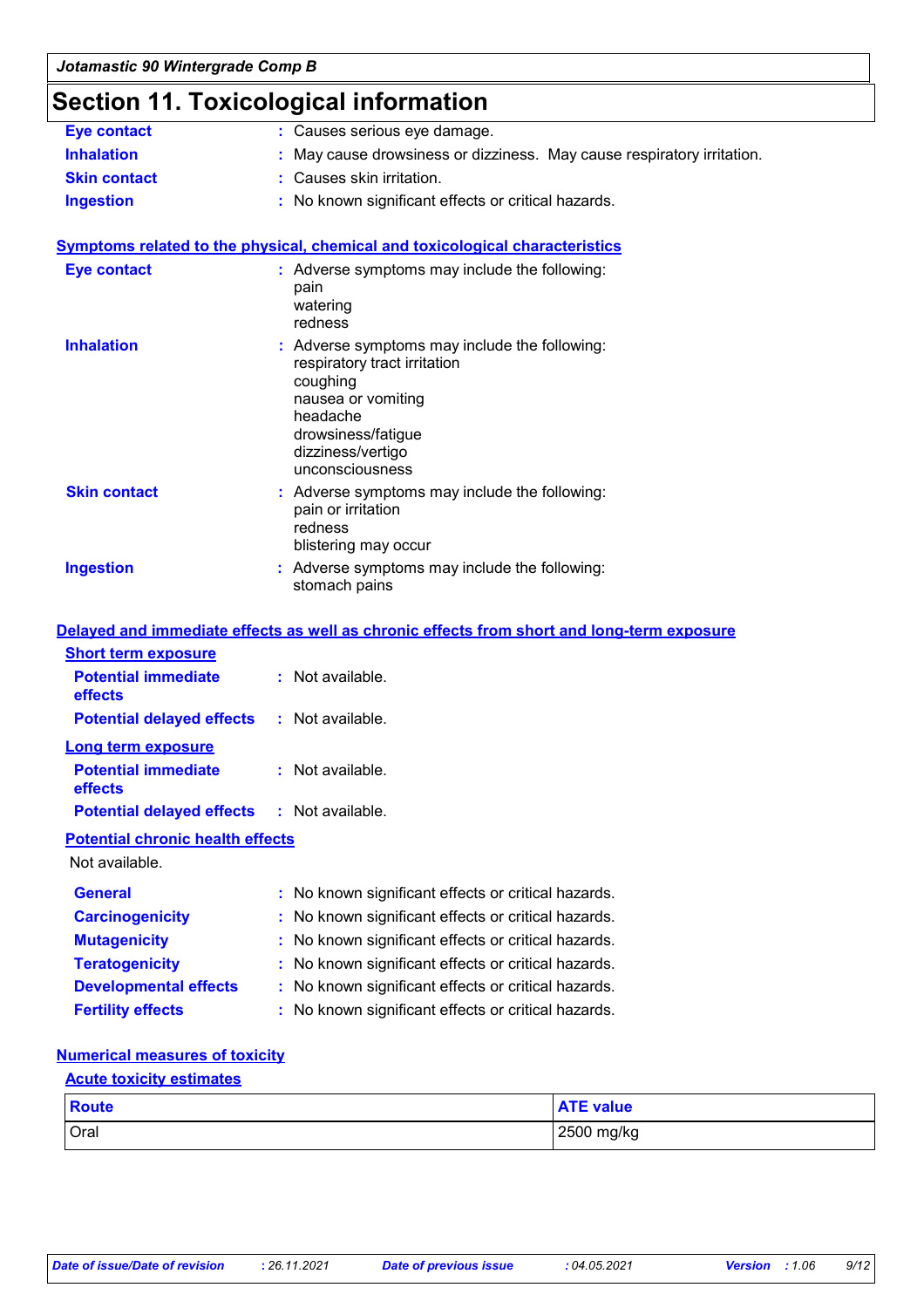### **Section 12. Ecological information**

#### **Toxicity**

Not available.

#### **Persistence and degradability**

Not available.

#### **Bioaccumulative potential**

| <b>Product/ingredient name</b> | $\blacksquare$ Log $\mathsf{P}_{\mathsf{ow}}$ | <b>BCF</b> | <b>Potential</b> |
|--------------------------------|-----------------------------------------------|------------|------------------|
| butan-1-ol                     |                                               |            | low              |

#### **Mobility in soil**

| <b>Soil/water partition</b> | : Not available. |  |  |
|-----------------------------|------------------|--|--|
| <b>coefficient (Koc)</b>    |                  |  |  |

**Other adverse effects** : No known significant effects or critical hazards.

### **Section 13. Disposal considerations**

| <b>Disposal methods</b> | : The generation of waste should be avoided or minimised wherever possible.<br>Disposal of this product, solutions and any by-products should at all times comply<br>with the requirements of environmental protection and waste disposal legislation<br>and any regional local authority requirements. Dispose of surplus and non-<br>recyclable products via a licensed waste disposal contractor. Waste should not be<br>disposed of untreated to the sewer unless fully compliant with the requirements of<br>all authorities with jurisdiction. Waste packaging should be recycled. Incineration or<br>landfill should only be considered when recycling is not feasible. This material and<br>its container must be disposed of in a safe way. Care should be taken when<br>handling emptied containers that have not been cleaned or rinsed out. Empty<br>containers or liners may retain some product residues. Vapour from product<br>residues may create a highly flammable or explosive atmosphere inside the |
|-------------------------|--------------------------------------------------------------------------------------------------------------------------------------------------------------------------------------------------------------------------------------------------------------------------------------------------------------------------------------------------------------------------------------------------------------------------------------------------------------------------------------------------------------------------------------------------------------------------------------------------------------------------------------------------------------------------------------------------------------------------------------------------------------------------------------------------------------------------------------------------------------------------------------------------------------------------------------------------------------------------------------------------------------------------|
|                         | container. Do not cut, weld or grind used containers unless they have been cleaned<br>thoroughly internally. Avoid dispersal of spilt material and runoff and contact with<br>soil, waterways, drains and sewers.                                                                                                                                                                                                                                                                                                                                                                                                                                                                                                                                                                                                                                                                                                                                                                                                        |

Do not allow to enter drains or watercourses. Material and/or container must be disposed of as hazardous waste.

|                                       | <b>ADG</b>    | <b>ADR/RID</b> | <b>IMDG</b>   | <b>IATA</b>   |
|---------------------------------------|---------------|----------------|---------------|---------------|
| <b>UN number</b>                      | <b>UN1263</b> | UN1263         | <b>UN1263</b> | <b>UN1263</b> |
| <b>UN proper</b><br>shipping name     | Paint         | Paint          | Paint         | Paint         |
| <b>Transport hazard</b><br>class(es)  | $\mathbf{3}$  | 3              | 3             | 3             |
| <b>Packing group</b>                  | Ш             | $\mathbf{III}$ | III           | III           |
| <b>Environmental</b><br>hazards       | No.           | No.            | No.           | No.           |
| <b>Date of issue/Date of revision</b> |               |                |               |               |

### **Section 14. Transport information**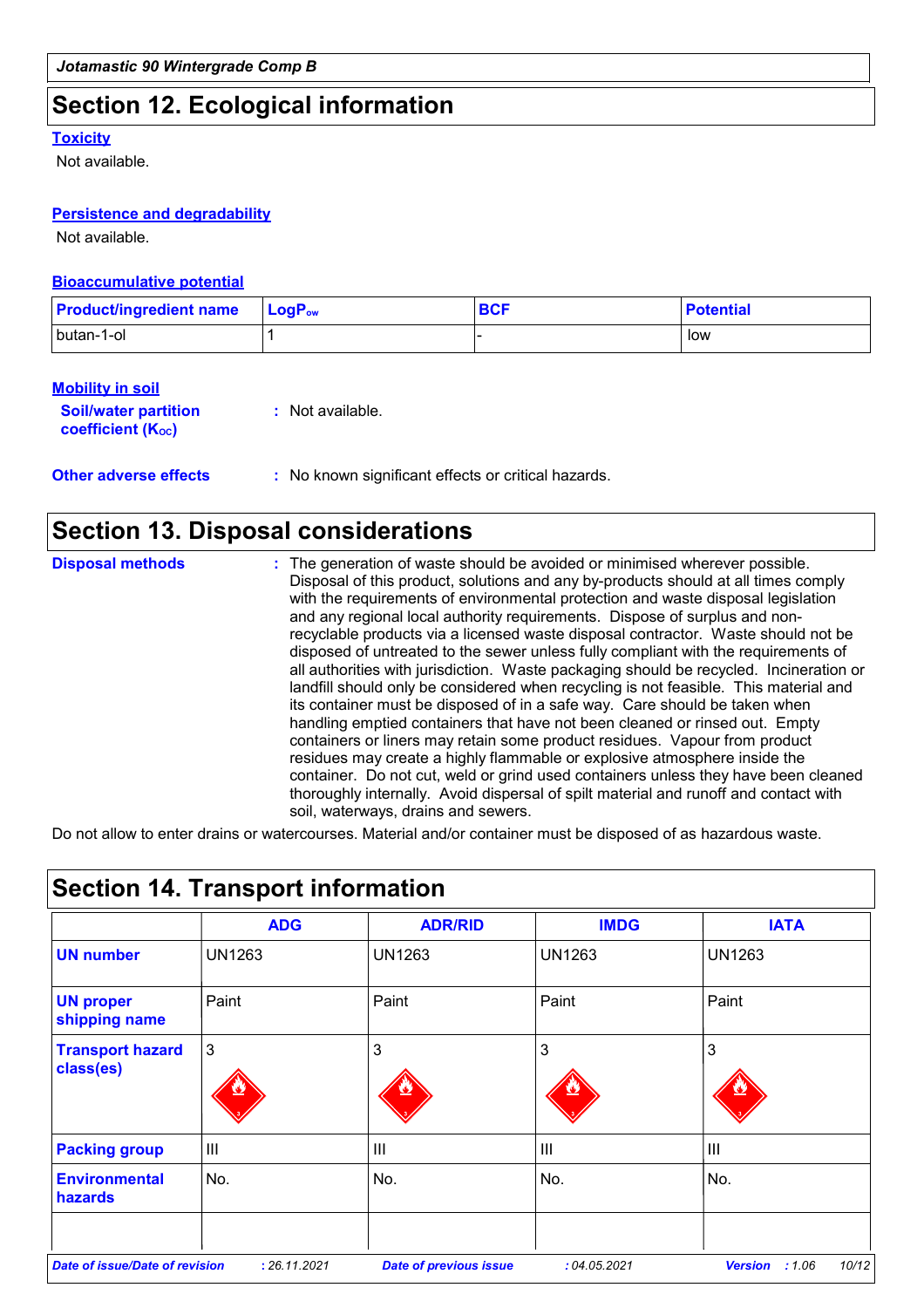| Jotamastic 90 Wintergrade Comp B         |                    |                                                                   |                    |  |
|------------------------------------------|--------------------|-------------------------------------------------------------------|--------------------|--|
| <b>Section 14. Transport information</b> |                    |                                                                   |                    |  |
| <b>Additional</b><br><b>Information</b>  | ' Hazchem code •3Y | Hazard identification Emergency<br>number 30<br>Tunnel code (D/E) | schedules F-E, S-E |  |

**Special precautions for user Transport within user's premises:** always transport in closed containers that are **:** upright and secure. Ensure that persons transporting the product know what to do in the event of an accident or spillage.

**Transport in bulk according :** Not available. **to IMO instruments**

**Transport within user's premises:** always transport in closed containers that are upright and secure. Ensure that persons transporting the product know what to do in the event of an accident or spillage.

Transport in accordance with ADR/RID, IMDG/IMO and ICAO/IATA and national regulation.

**ADR / RID :** ADR/RID: Viscous substance. Not restricted, ref. chapter 2.2.3.1.5 (applicable to receptacles < 450 litre capacity).

**IMDG :** IMDG: Viscous substance. Transport in accordance with paragraph 2.3.2.5 (applicable to receptacles < 450 litre capacity).

### **Section 15. Regulatory information**

**Standard for the Uniform Scheduling of Medicines and Poisons**

5

**Model Work Health and Safety Regulations - Scheduled Substances**

No listed substance

**Australia inventory (AICS) :** All components are listed or exempted.

**International regulations**

**Chemical Weapon Convention List Schedules I, II & III Chemicals**

Not listed.

**Montreal Protocol**

Not listed.

**Stockholm Convention on Persistent Organic Pollutants** Not listed.

**UNECE Aarhus Protocol on POPs and Heavy Metals** Not listed.

### **Section 16. Any other relevant information**

| <b>History</b>                    |              |
|-----------------------------------|--------------|
| <b>Date of printing</b>           | : 26.11.2021 |
| Date of issue/Date of<br>revision | : 26.11.2021 |
| Date of previous issue            | : 04.05.2021 |
| <b>Version</b>                    | : 1.06       |